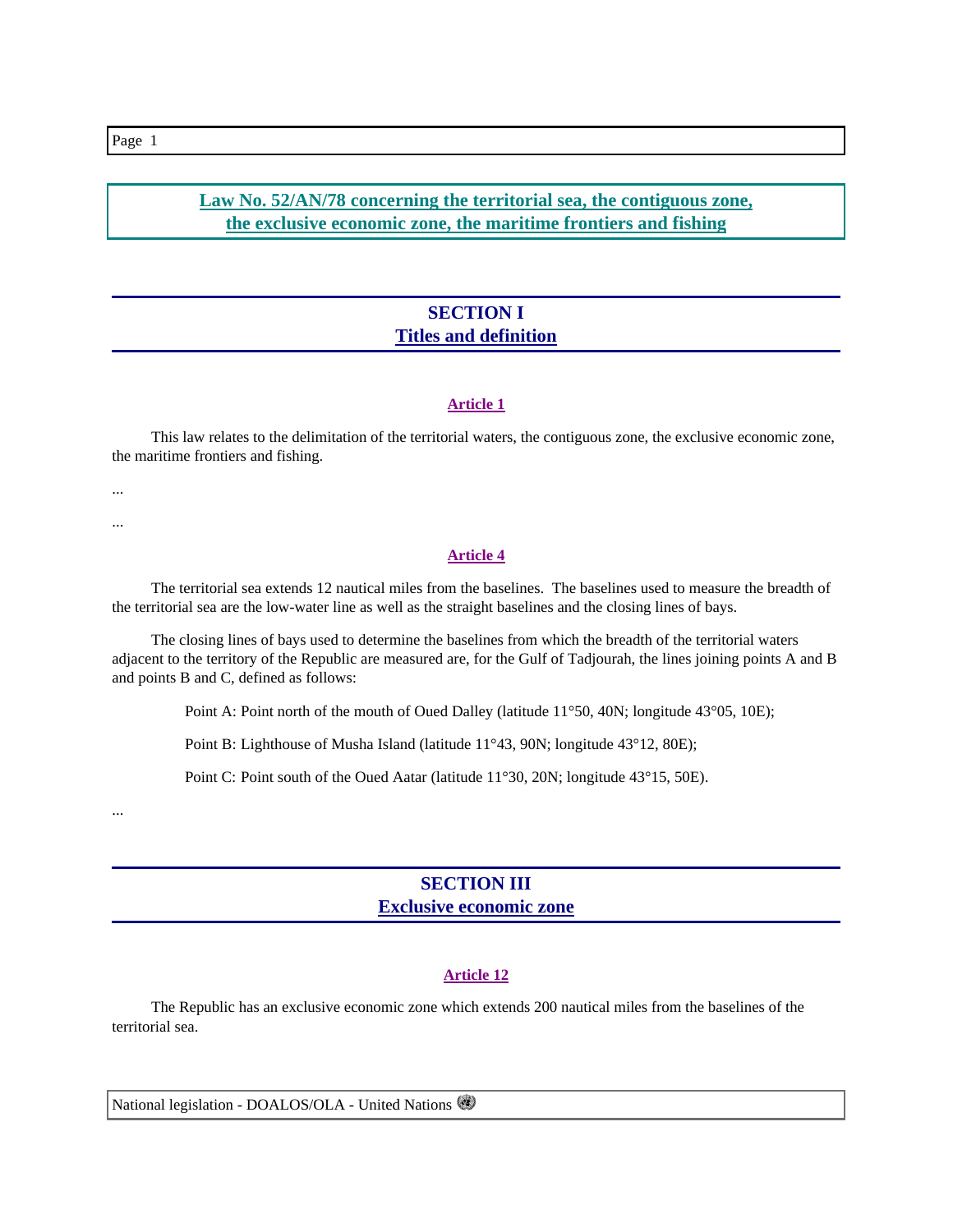Page 2

#### **Article 13**

 In the economic zone, including the seabed, its subsoil and the waters superjacent, thereto, the Republic shall have:

(a) Sovereign and exclusive rights for the purposes of conserving, prospecting, exploiting and managing renewable or non-renewable natural resources, and for the purposes of the production of energy from the water, currents and winds;

(b) The sovereign and exclusive right to establish, repair and use artificial islands, installations and other structures necessary for the exploration and exploitation of the resources of the exclusive economic zone of the Republic;

(c) Exclusive jurisdiction over the marine environment with a view to its conservation and protection and the prevention of marine pollution. The Republic shall also have sovereign rights for the purposes of authorizing, organizing and controlling scientific research;

(d) The other rights and obligations provided for in international law.

#### **Article 14**

 Subject to the above mentioned rights, the Republic guarantees all States freedom of navigation and overflight and freedom to lay submarine cables and pipelines in its exclusive economic zone.

# **SECTION IV Maritime frontiers**

#### **Article 15**

 The maritime frontiers of the territorial sea, the contiguous zone and the economic zone between the Republic and a neighbouring State whose coasts are adjacent to or opposite those of the Republic shall be determined by agreement with that State.

 Pending the conclusion of an agreement to determine the maritime frontiers, the latter shall not extend beyond a median line between the two States or beyond a line every point of which is equidistant from the nearest points on the baselines from which the breadth of the territorial seas of the Republic and of the State in question are measured.

 The provisions of this Law shall not modify the international rules of navigation in the Straits of Bab El Mandeb.